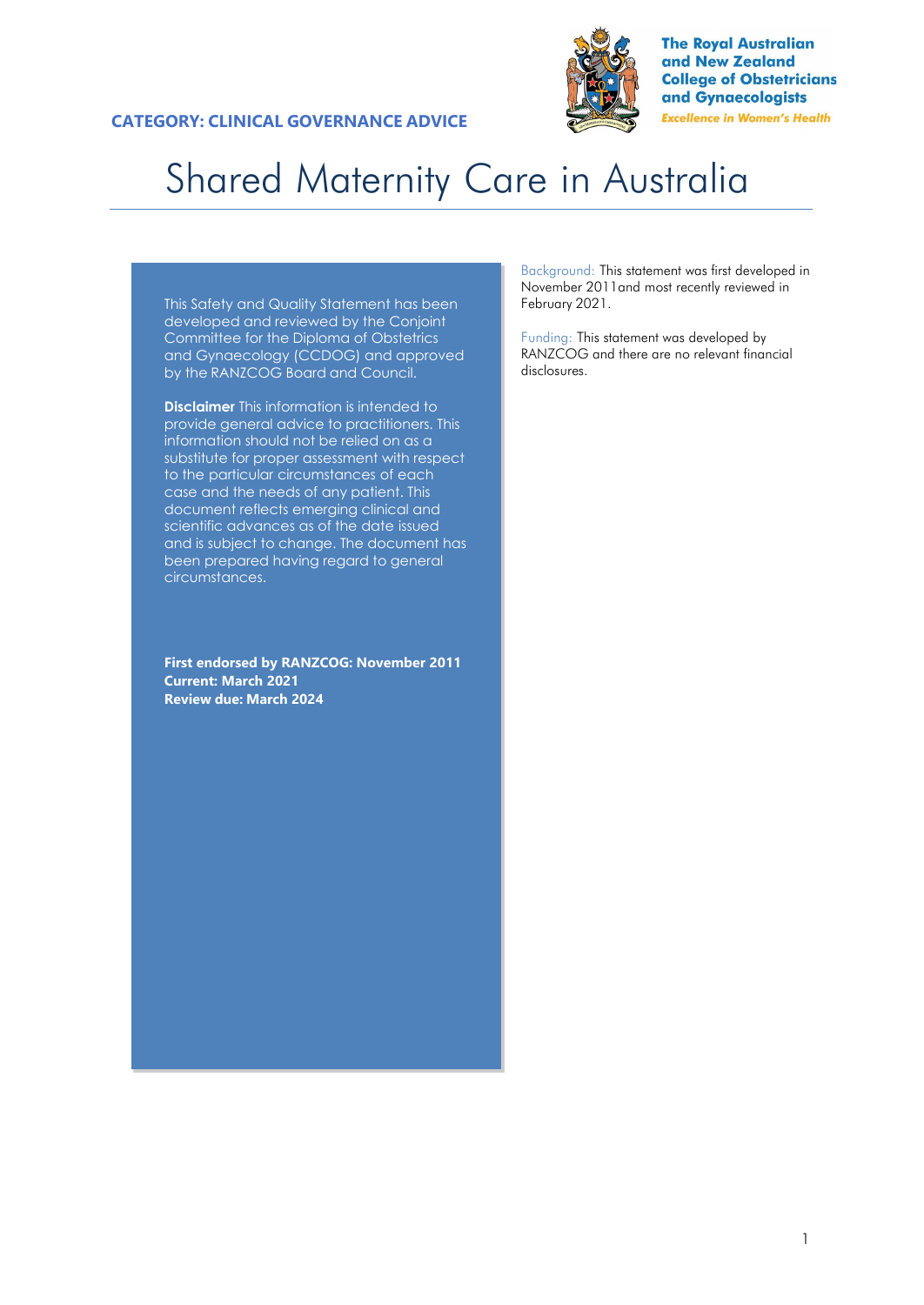## **Table of Contents**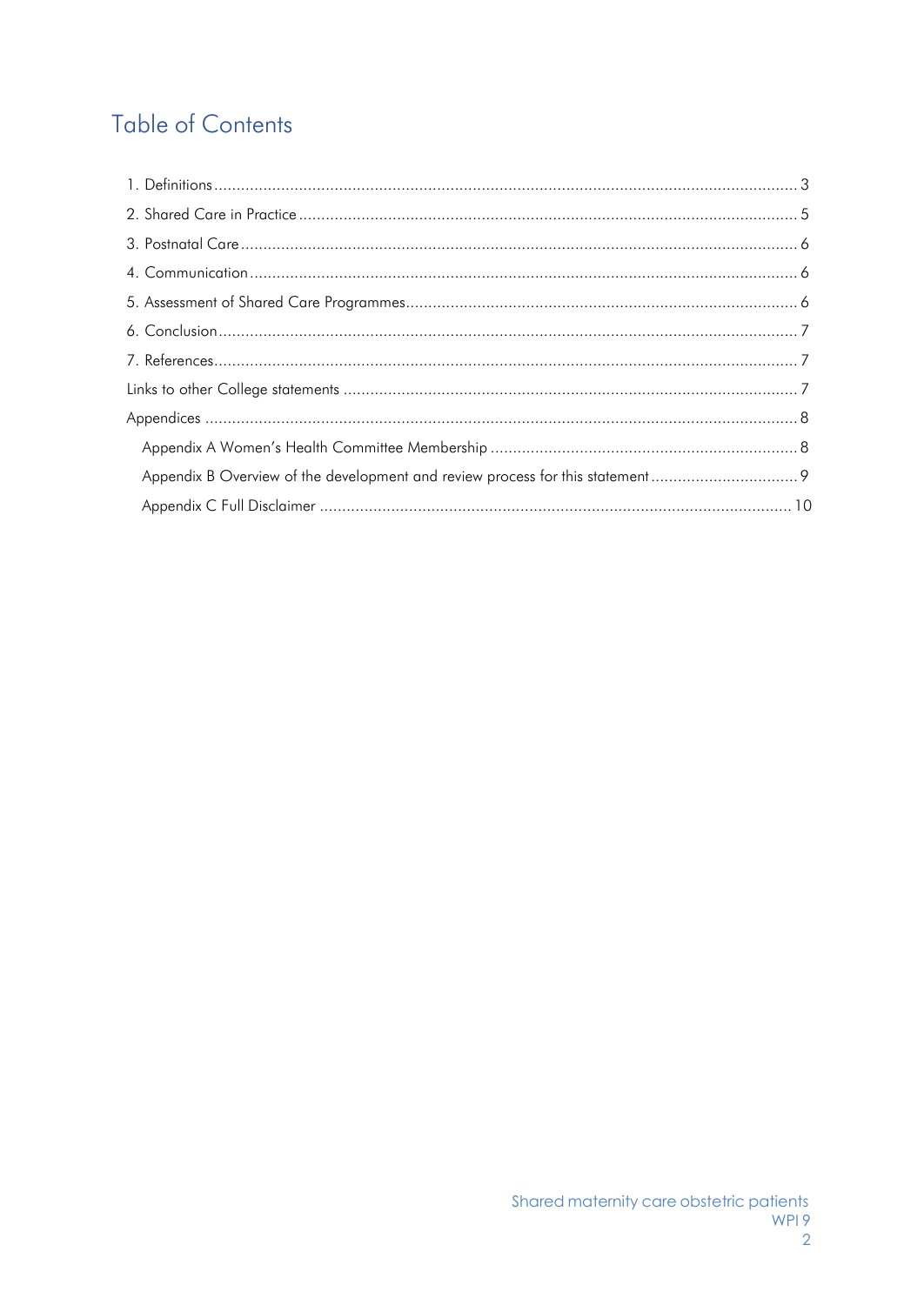Shared Maternity Care represents collaborative maternity management between various caregivers, combining the skills of Midwives, General Practitioners, Obstetricians, and subspecialists to provide optimal woman-centred care according to her needs, location, and preferences.<sup>1</sup> The advantages of shared care include

- Reduced travel requirements and cost for pregnant women
- $\bullet$  Increased continuity of care from pre-conception through to postnatal and infant care<sup>2</sup>.
- Multidisciplinary collaborative care.

#### 1. *Definitions*

### 1.1 Shared Care

A cooperative arrangement whereby the antenatal and postnatal care of the pregnant woman is shared between the primary obstetrician, midwife or maternity unit and other shared care providers $^3$ .

### 1.2 Primary Care Provider

A primary care provider is the practitioner or maternity unit who will provide intrapartum care and should be one of the following:

- MFM specialist/subspecialist
- Specialist Obstetrician
- Public Maternity Unit
- GP Obstetrician with Diplomate or advanced Diplomate training
- Registered Midwife

Shared care may include either telemedicine or face to face consultations, but clear communication is necessary with the woman and her family regarding the practitioner and type of review proposed.

#### 1.3 Shared Care Provider

A shared care provider is a health practitioner who contributes to the standard antenatal and postnatal care of a woman under the direction of the primary care provider.

This includes, but is not necessarily limited to:

- Specialist Obstetricians sharing care with an MFM
- General Practitioners
- Registered Midwives
- Aboriginal Health Workers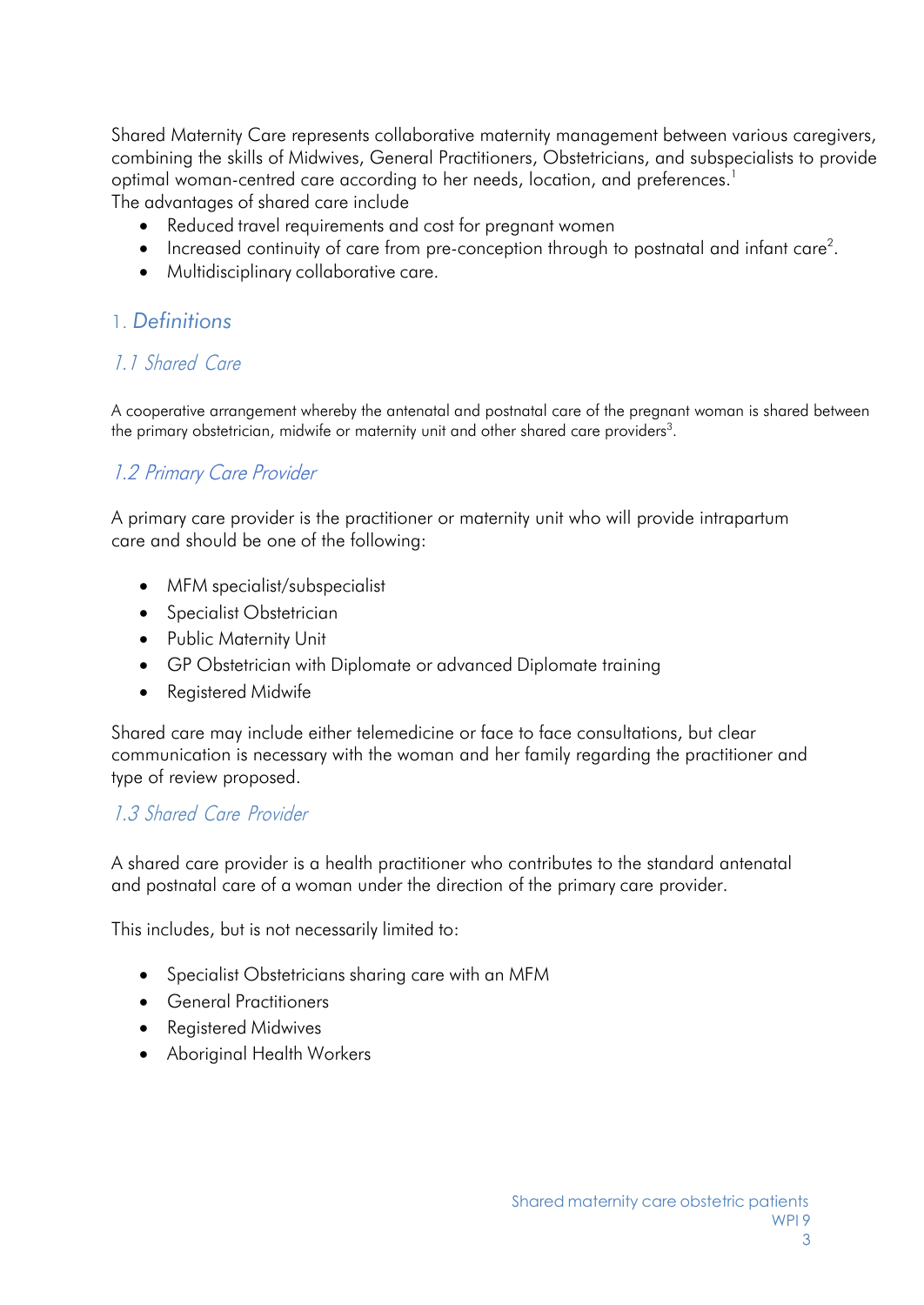### 1.4 Shared Care Program

Each primary obstetric care provider should set up appropriate structures and guidelines to offer a shared obstetric management programme to the pregnant women in their care. This might dictate who is eligible to provide shared care via credentialing and what aspects of care each practitioner will be responsible for. The primary care provider is also responsible for maintaining the coordination, standards and evaluation of the shared care programme.

All women in a shared care programme should have her share care providers and their contact details recorded in her medical records.

It is the responsibility of the primary carer to notify all share care providers of any changes in a woman's care plan, and for the share care provider to notify the primary carer of any abnormal findings detected during a shared care visit.

### 1.5 Models of Shared Care

These include but are not restricted to

- Primary care: MFM in a tertiary hospital. Shared care with Obstetricians and midwives in a regional hospital
- Primary care: Specialist Obstetrician. Shared care with the woman's usual GP
- Primary care: Specialist Obstetrician. Shared care with a midwife
- Primary care: GP Obstetrician. Shared care with the woman's usual GP
- Primary care: GP Obstetrician. Shared care with a midwife or aboriginal health worker in a remote location
- Primary care: Midwife. Shared care with an obstetrician or GP obstetrician

#### 1.6 Registration and Scope of Practice

In keeping with professional and community expectations each provider of maternity care within the shared care model should ensure that they are

- registered within their professional college or organisation
- registered with the Medical Board of Australia
- have adequate training and experience in maternity care
- covered by professional indemnity insurance
- up to date with all CPD requirements as specified by their college or organisation
- aware of their scope of practice and their professional limitations<sup>4</sup>
- aware of the required referral pathways when complications occur

Whilst the CWH, DRANZCOG or DRANZCOG advanced qualification is desirable for general practitioners providing shared maternity care it is recognised that this is not a prerequisite for a shared care program or for the provision of good antenatal and postnatal care.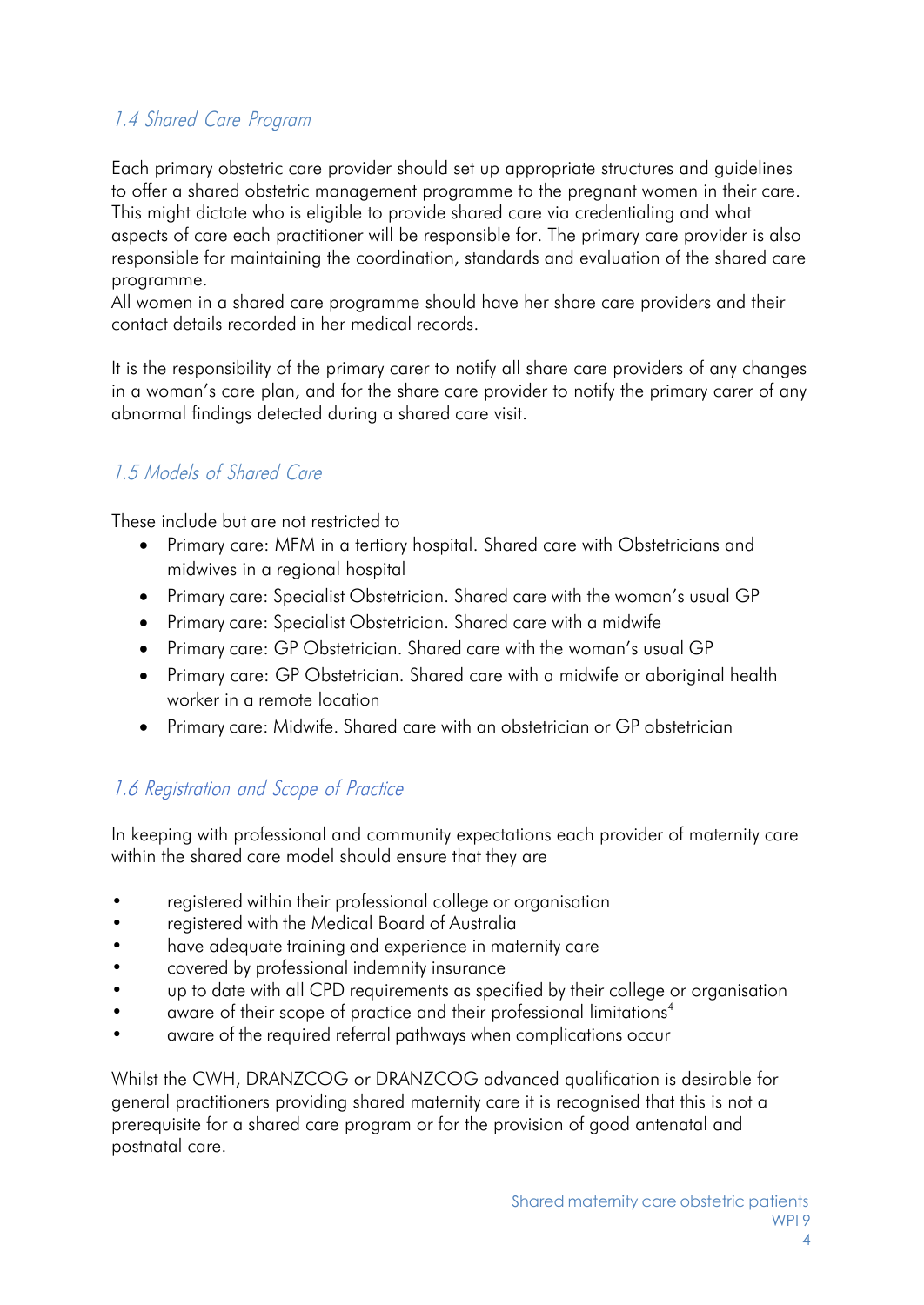### 1.7 Maintaining Skills and Ongoing Learning

All shared care providers should commit to undertaking appropriate ongoing training in maternity care and to comply with the policies and guidelines of the shared care programme. Continuing professional development (CPD) may include locally arranged events, perinatal review meetings, involvement in a programme of quality improvement and the activities accredited and required for complying with their professional colleges' or organisations' CPD programmes.

Perinatal review meetings, case discussions and other relevant hospital based educational activities should be open to all shared care providers.

#### <span id="page-4-0"></span>2. *Shared Care in Practice*

The organisation of and participation in a shared care program is voluntary. Shared care programs are local entities, and their form, structure, guidelines and management are at a local level. There is no need for conformity at a regional, state or national level other than adherence to good antenatal and postnatal obstetric practice.

The primary care provider should formulate guidelines on maternity visit schedules and content, including investigations. All pregnant women are suitable for a degree of shared care. Diplomate and fellowship trainees working in maternity units should be informed of the shared care programme offered by that unit. They should comply with any prearranged shared care plan and offer shared care where appropriate to all pregnant women.

The primary care provider will develop the policies and guidelines for shared care, including the criteria for inclusion of women in the shared care programme. Such policies and guidelines should reflect the local, cultural, and financial position of the woman and the geographical challenges of the community, ensuring the provision of evidence-based principles of good obstetric care. This will need to take into account the facilities available in the community and the local health facilities.

The degree of complexity of care undertaken by a shared care provider will vary according to the obstetric competence of the shared care provider, practice location and patient demographics.

All practitioners involved in shared maternity care should recognise that the timely referral or request for advice in the management of pregnant and postnatal women presenting with complications including psychosocial problems is essential. Where appropriate, referrals should be within the local shared care programme.

If the primary care provider considers that a pregnant woman is no longer suitable for shared maternity care, the shared care provider should be notified prior to the next planned antenatal or postnatal visit.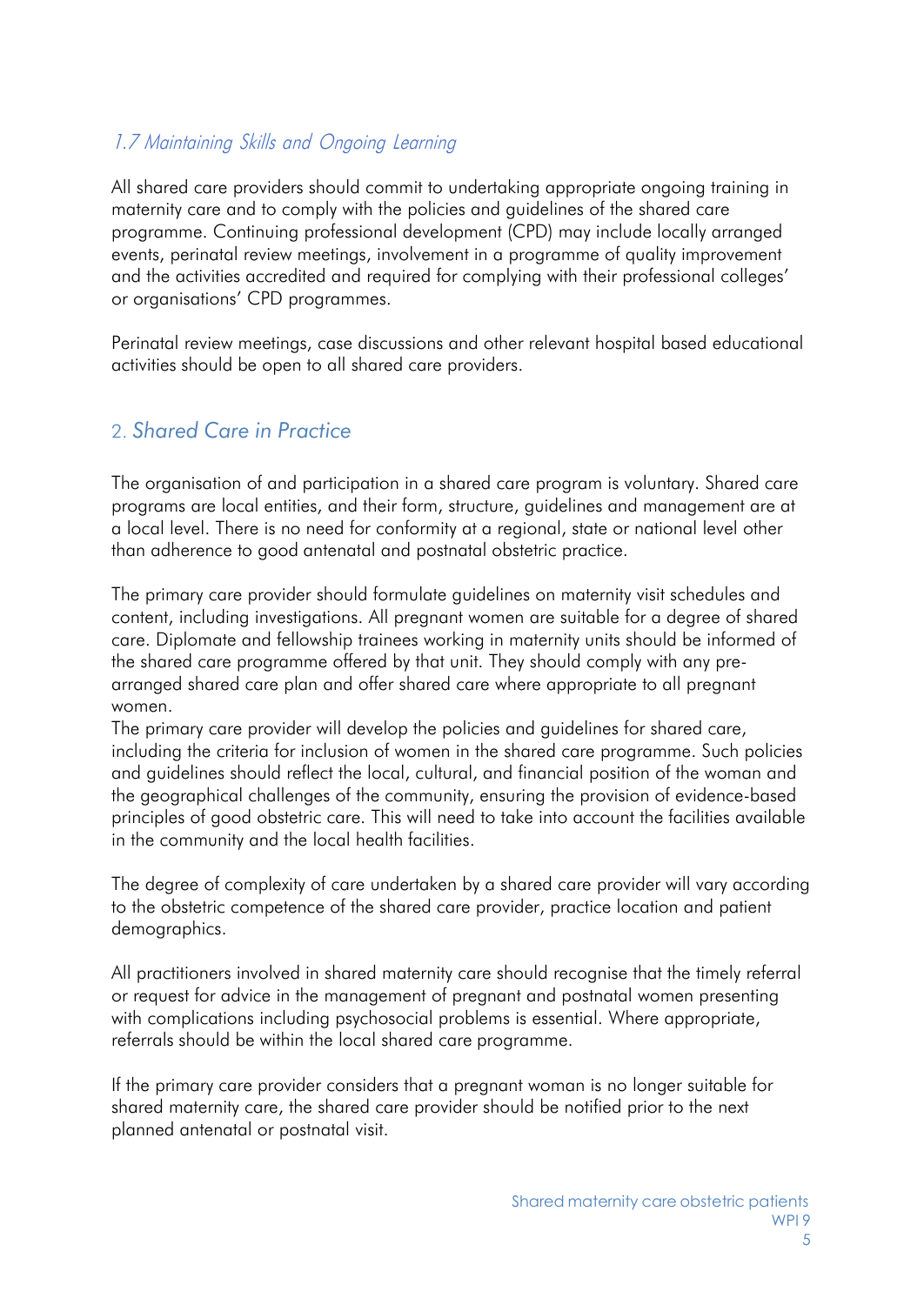The primary carer provider may change throughout a woman's pregnancy. This may be due to the development of obstetric complications, a change in a woman's location or preferences or the unavailability of the previous primary carer. Where transfer of care occurs, all shared care providers should be informed and their suitability to continue in that role determined given the change in circumstances. It is the responsibility of the initial primary carer to notify existing shared care providers and the responsibility of the new primary carer to establish the new shared care programme.

### <span id="page-5-0"></span>3. *Postnatal Care*

Every woman should be encouraged to attend for a postnatal check usually at 1-2 months after the birth to determine the well-being of both the mother and her infant. This should include a debrief and mental health assessment, cervical screening if due and

contraceptive advice. Both the mother and infant should be examined, any concerns addressed, and infant vaccination discussed and arranged.

This visit can be conducted by the primary carer or the shared care provider depending on the complexity of a woman's pregnancy and birth, the presence of neonatal complications and her preference with consideration of her concerns, geographic location and the available resources and skills.

### <span id="page-5-1"></span>4. *Communication*

Within a shared care programme, communication between the various caregivers is paramount to ensure consistency of care and advice given to expectant mothers. All parties involved in the care of a mother and her baby should be consulted where appropriate and informed of decisions and management plans for her obstetric and postnatal care.

Shared care programs should have shared maternity records (either hand-held or on-line). All relevant clinical information and decisions should be recorded in this record as the pregnancy progresses.

Shared care providers who will be expected to provide postnatal care should be updated in a timely manner with details relating to the birth and post-partum course as well as any neonatal concerns, to assist the shared care provider to debrief and provide ongoing care during postnatal visits. Where possible discharge summaries should be generated at the time of discharge from the birthing unit and forwarded to the shared care provider. The woman should be given clear instructions regarding follow up arrangements.

### <span id="page-5-2"></span>5. Assessment of Shared Care Programmes

Shared care programmes should have a regular ongoing assessment of:

- Patient satisfaction
- The effectiveness of the programme as indicated by outcome-based parameters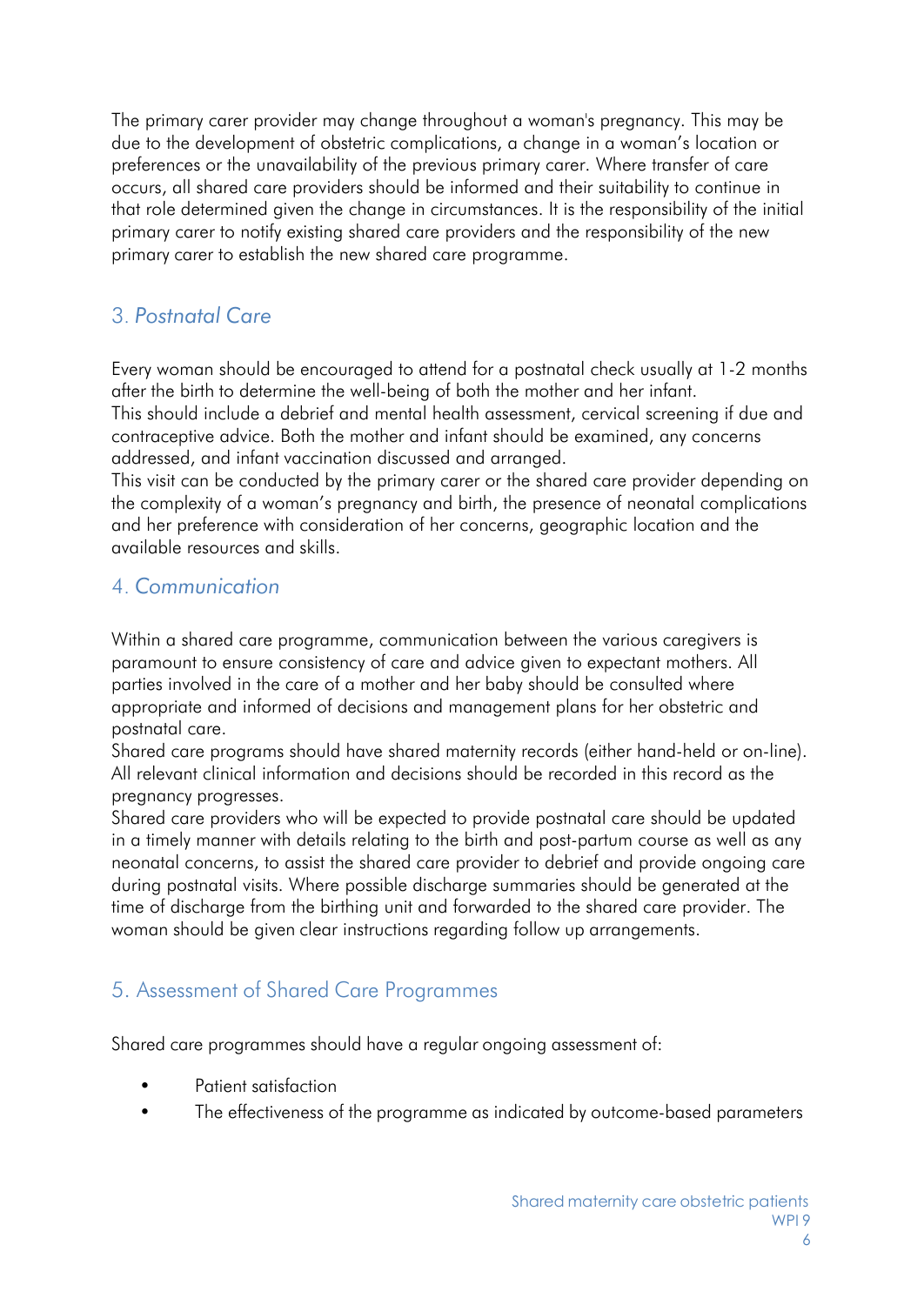The effectiveness of the provision of the service to ensure that all caregivers commit to multidisciplinary care and are fulfilling their responsibilities as set out by the primary caregiver

### <span id="page-6-0"></span>6. Conclusion

A properly established shared obstetric care programme (as outlined) can deliver optimal care for pregnant women with a high degree of safety and satisfaction for the mother, her baby and other family members. It fosters good continuity of care and utilises the resources of the shared care providers in obstetric care.

### <span id="page-6-1"></span>7. References

- 1. Australian Government Department of Health. Pregnancy Care Guidelines Core practices in pregnancy care. Department of Health. Canberra; 2019 [Accessed from: [https://www.health.gov.au/resources/publications/core-practices-in-pregnancy-care\]](https://www.health.gov.au/resources/publications/core-practices-in-pregnancy-care)
- 2. Sandall J, Soltani H, Gates S, Shennan A, Devane D. Midwife-led continuity models versus other models of care for childbearing women. Cochrane Database of Systematic Reviews 2016, Issue 4. Art. No.: CD004667. DOI: 10.1002/14651858.CD004667.pub5
- 3. Australian Government Department of Health. National Maternity Services Plan. Department of Health. Canberra; 2011 [Accessed from: [https://www1.health.gov.au/internet/publications/publishing.nsf/Content/pacd](https://www1.health.gov.au/internet/publications/publishing.nsf/Content/pacd-maternityservicesplan-toc)[maternityservicesplan-toc\]](https://www1.health.gov.au/internet/publications/publishing.nsf/Content/pacd-maternityservicesplan-toc)
- 4. Wernham E, Gurney J, Stanley J, Ellison-Loschmann L, Sarfati D. A Comparison of Midwife-Led and Medical-Led Models of Care and Their Relationship to Adverse Fetal and Neonatal Outcomes: A Retrospective Cohort Study in New Zealand. PLOS Medicine; 2016: 13(9): e1002134. [Accessed from: [https://doi.org/10.1371/journal.pmed.1002134\]](https://doi.org/10.1371/journal.pmed.1002134)

<span id="page-6-2"></span>Links to other College statements

- 1. Consent and provision of information to patients in Australia regarding proposed treatment (C-Gen-2a) [https://ranzcog.edu.au/statements-guidelines/general/consent-provision](https://ranzcog.edu.au/statements-guidelines/general/consent-provision-information-patient)[information-patient](https://ranzcog.edu.au/statements-guidelines/general/consent-provision-information-patient)
- 2. Credentialing for General Practitioner Obstetricians and Rural Non Specialist Obstetricians practising Obstetrics in Australia (WPI-23) [https://ranzcog.edu.au/statements-guidelines/workforce-and-practice](https://ranzcog.edu.au/statements-guidelines/workforce-and-practice-issues/credentialing-in-obstetrics-and-gynaecology-(wpi-2)[issues/credentialing-in-obstetrics-and-gynaecology-\(wpi-2](https://ranzcog.edu.au/statements-guidelines/workforce-and-practice-issues/credentialing-in-obstetrics-and-gynaecology-(wpi-2)
- 3. Evidence-based Medicine, Obstetrics and Gynaecology (C-Gen 15) [https://ranzcog.edu.au/statements-guidelines/general/evidence-based-medicine,](https://ranzcog.edu.au/statements-guidelines/general/evidence-based-medicine%2C-obstetrics-and-gynaecolog) [obstetrics-and-gynaecolog](https://ranzcog.edu.au/statements-guidelines/general/evidence-based-medicine%2C-obstetrics-and-gynaecolog)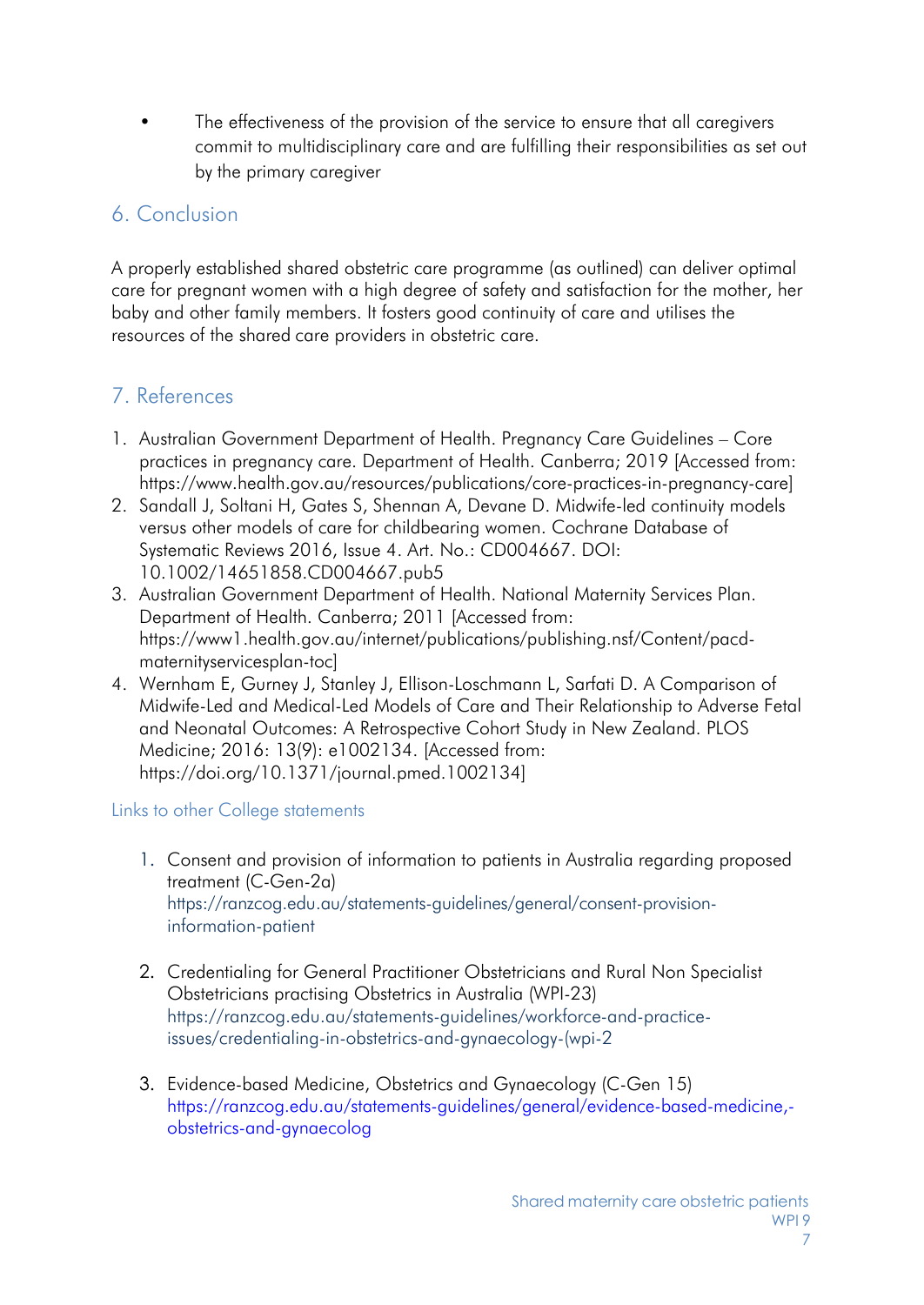#### <span id="page-7-0"></span>Appendices

Appendix A Women's Health Committee Membership

| Name                              | Position on Committee                 |
|-----------------------------------|---------------------------------------|
| Professor Yee Leung               | <b>Chair and Board Member</b>         |
| Dr Gillian Gibson                 | Deputy Chair, Gynaecology             |
| Dr Scott White                    | Deputy Chair, Obstetrics              |
| Associate Professor Ian Pettigrew | Member and EAC Representative         |
| Dr Kristy Milward                 | Member and Councillor                 |
| Dr Will Milford                   | Member and Councillor                 |
| Dr Frank O'Keeffe                 | Member and Councillor                 |
| Professor Sue Walker              | Member                                |
| Professor Steve Robson            | Member                                |
| Dr Roy Watson                     | Member and Councillor                 |
| Dr Susan Fleming                  | Member and Councillor                 |
| Dr Sue Belgrave                   | Member and Councillor                 |
| Dr Marilyn Clarke                 | <b>ATSI Representative</b>            |
| Associate Professor Kirsten Black | Member                                |
| Dr Thangeswaran Rudra             | Member                                |
| Dr Nisha Khot                     | Member and SIMG Representative        |
| Dr Judith Gardiner                | Diplomate Representative              |
| Dr Angela Brown                   | Midwifery Representative, Australia   |
| Ms Adrienne Priday                | Midwifery Representative, New Zealand |
| Ms Ann Jorgensen                  | <b>Community Representative</b>       |
| Dr Rebecca Mackenzie-Proctor      | <b>Trainee Representative</b>         |
| Dr Leigh Duncan                   | Maori Representative                  |
| Prof Caroline De Costa            | Co-opted member (ANZJOG member)       |
| Dr Christine Sammartino           | Observer                              |

#### Appendix B Overview of the development and review process for this statement

#### i. Steps in developing and updating this statement

This statement was originally developed in November 2011 and was most recently reviewed in September 2020. The Women's Health Committee carried out the following steps in reviewing this statement:

- Declarations of interest were sought from all members prior to reviewing this statement.
- At the September 2020 committee meeting, the existing consensus-based recommendations werereviewed and updated (where appropriate) based on the available body of evidence and clinical expertise.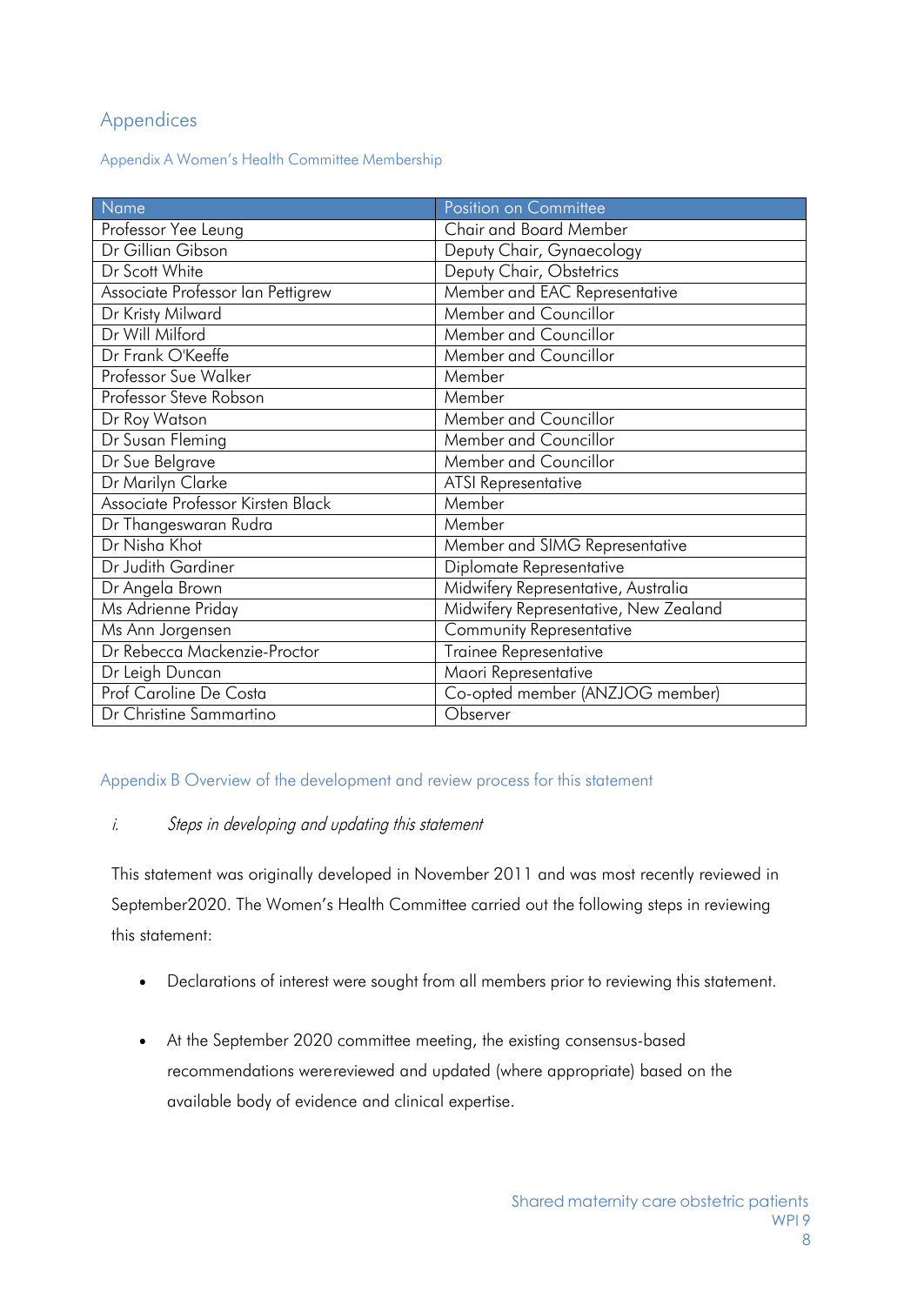#### ii. Declaration of interest process and management

Declaring interests is essential in order to prevent any potential conflict between the private interests ofmembers, and their duties as part of the Women's Health Committee.

A declaration of interest form specific to guidelines and statements was developed by RANZCOG and approved by the RANZCOG Board in September 2012. The Women's Health Committee members were required to declare their relevant interests in writing on this form prior to participating in the review of thisstatement.

Members were required to update their information as soon as they become aware of any changes to theirinterests and there was also a standing agenda item at each meeting where declarations of interest were called for and recorded as part of the meeting minutes.

There were no significant real or perceived conflicts of interest that required management during theprocess of updating this statement.

#### Appendix C: Full Disclaimer

#### Purpose

This Guideline has been developed to provide general advice to practitioners about women's health issues concerning Shared Maternity Care in Australia and should not be relied on as a substitute for proper assessment with respect to the particular circumstances of each case. It is the responsibility of each practitioner to have regard to the particular circumstances of each case. Clinical management should be responsive to the needs of the individual person and theparticular circumstances of each case.

#### Quality of information

The information available in the statement is intended as a guide and provided for information purposes only. The information is based on the Australian context using the best available evidence and information at the time of preparation. While the Royal Australian and New Zealand College of Obstetricians and Gynaecologists (RANZCOG) hadendeavoured to ensure that information is accurate and current at the time of preparation, it takes no responsibility for matters arising from changed circumstances or information or material that may have become subsequently available.

The use of this information is entirely at your own risk and responsibility.

For the avoidance of doubt, the materials were not developed for use by patients, and patients must seek medical advicein relation to any treatment. The material includes the views or recommendations of third parties and does notnecessarily reflect the views of RANZCOG or indicate a commitment to a particular course of action.